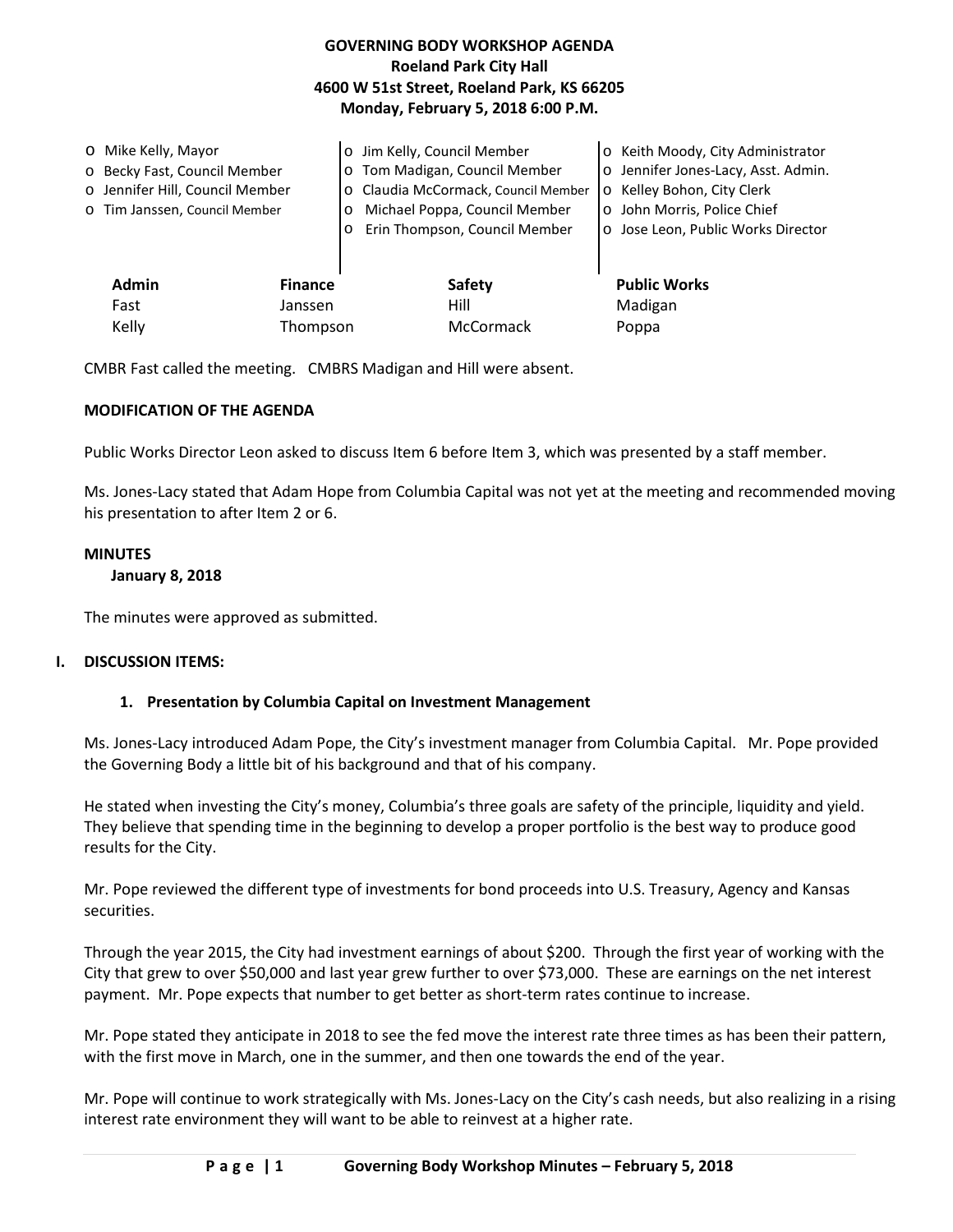CMBR Fast asked how much of the City's \$73,000 investment goes to fees. Mr. Pope said since the City has done such a great job they are reducing their rate. Ms. Jones-Lacy said the rate was at 0.2 percent per year and going forward it will be at 0.18 percent.

CMBR Janssen asked what the current value of the City's portfolio is. Mr. Pope said he believes it is around \$9 million. Ms. Jones-Lacy said they made a large transfer to investments since their property tax payment came in and agreed with Mr. Pope that it is about \$9 million at this point.

City Administrator Moody said the fees paid to Columbia Capital last year were \$13,500.

CMBR Fast thanked Mr. Pope for his presentation.

## **2. Residential Design Standards Review**

Building Official Jacobson stated last fall staff he was asked by the Council to answer questions related to redevelopment in Roeland Park and redevelopment of a large parcel. He believed the Council's questions also spill over into in-fill and redevelopment. Mr. Jacobson said the City will need a policy modification to accommodate larger scale redevelopment. Mr. Jacobson had a slide presentation for the Council to review that addressed drainage patterns and their impacts to adjoining properties, permeable versus impermeable areas, demolition of single-family homes and the importance of maintaining the aesthetics of the City.

Relative to stormwater, most of the homes in the City are 9,600 square foot lots on average while about 2,055 square feet of that is an impervious surface that equates to approximately 21 percent of the lot. Mr. Jacobson added newly developed homes normally have about a 30 percent impervious surface on their larger lot, all within City regulations.

Mr. Jacobson said he will be asking for a grade study on the home on Buena Vista to ensure there is a zero net increase on the site so that there is no additional water running off the site than what currently exists predevelopment.

From a stormwater standpoint, they try to manage the 45-55 percent impermeable to permeable ratio closely. The City also requires a silt fence on the perimeter of a property that's under development or redevelopment.

Mr. Jacobson said stormwater management can be handled on a macro scale or on a lot-by-lot basis. A number of communities in the metro do require lot-by-lot stormwater detention, but he will let the City engineer speak to that at a future date, but in his opinion he believes that is a bad idea. Mr. Jacobson said it creates a kick the can down the road approach and causes stormwater problems where they previously did not occur. In his opinion, he thinks they need to do it on a regional basis. There has been a stormwater analysis of Roeland Park setting priorities in problem areas and potential problem areas where you can use some detention or retention to remediate some of the existing issues and this makes more sense than trying to incorporate a code requirement to handle it on a lot-bylot basis.

City Administrator Moody added that the newly created homes in Roeland Park are larger than the average, but are still under the 45 percent.

CMBR Kelly asked when the last time a macro stormwater study was completed. City Administrator Moody said two studies have been completed relative to the three drainage basin improvements identified.

CMBR Fast said in Overland Park they have larger new homes built next to smaller homes and there are stormwater issues. Mr. Jacobson said he can't speak to their requirements or how they address those particular issues, but from a stormwater management aspect he would want to look at the entire watershed, the amount of impervious surface, impact from the structure and then figure out where potential issues lie to create remediation actions for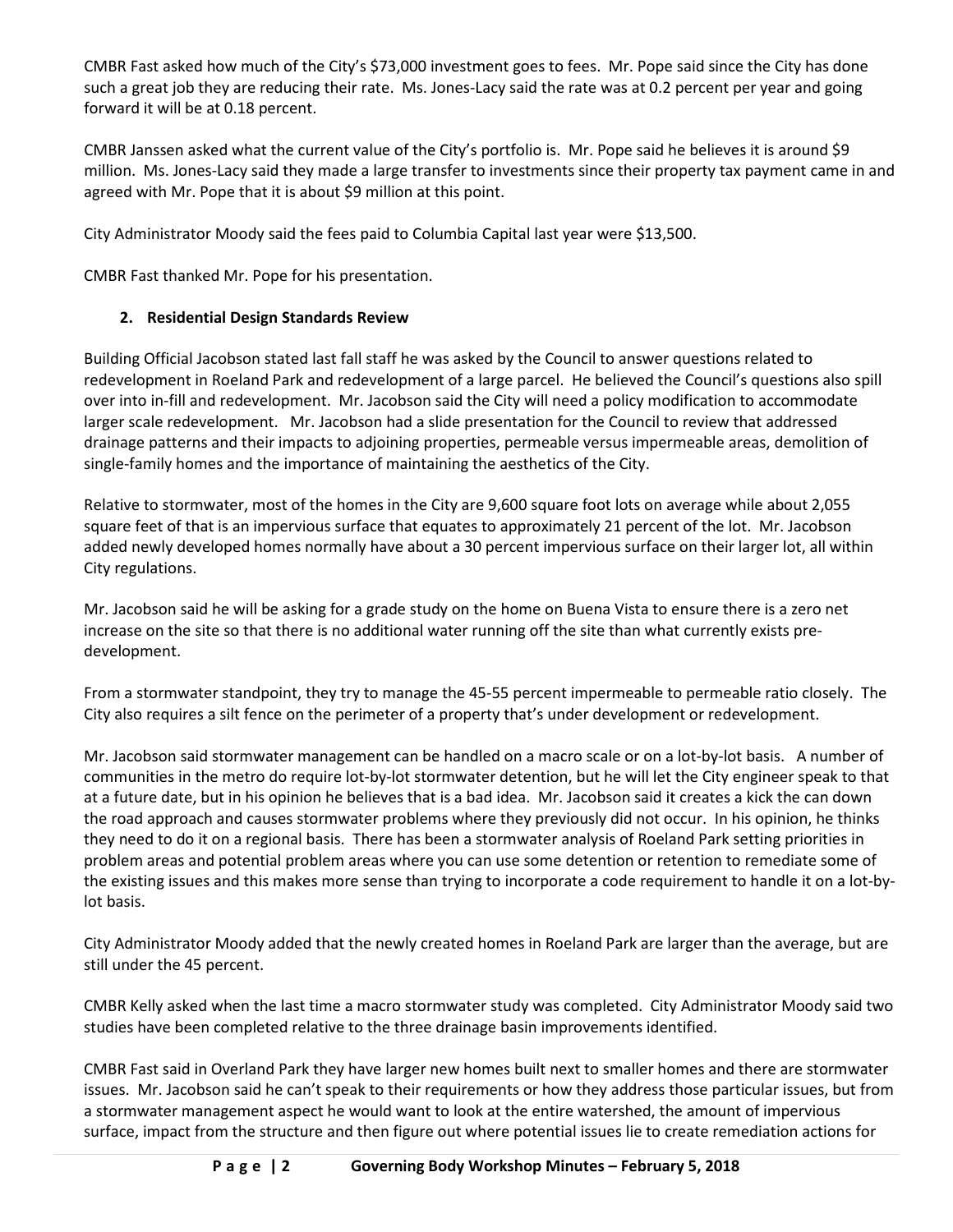those issues. There has been some degree of study of that in Roeland Park and now there is a question of taking that next step.

City Administrator Moody said the 45 percent impervious area per lot is not out of line with most single-family residential development standards. The setbacks help address impervious surface stormwater as well as help to maintain yards. It also gives a more park-like feel on the front side feel of the homes and helps to create a buffer between neighbors and ensure compatibility within the neighborhood.

Mr. Jacobson stated with regard to protection and buffering he would recommend a 6' privacy fence surrounding a pool versus the current 4', as that does not provide any kind of visual or security element. Landscaping and berming also offers visual and noise buffering, but obviously does not offer any security element.

CMBR Poppa asked if there was anything in the safety regulations for temporary fencing or buffering around. Mr. Jacobson said they do have that ability to require it if there is substantial danger to surrounding property or to the property itself. They have done it on Granada on a demolition permit and that is addressed on a case-by-case basis.

Addressing aesthetics, Mr. Jacobson said they need to keep in mind that most of the structures in the City were originally built between 1921 and 1959 and that substantial remodels have happened since that time. He could not come up with one single thing that defines Roeland Park. In his opinion, it is the diversity of structures in Roeland Park that defines its charm in that you do not have houses that look identical going up and down every block, which is very nice to see. If he had to come up three criteria that are on most façades in Roeland Park it would be shake shingles as an architectural accent, some type of stone and some type of lap siding. They will be asking every builder if they are incorporating three or four materials that are existing in that neighborhood now. Another option the City has is to create an architectural review board. Mission Hills and Westwood use them. They do slow down the development process and are always subjective. Given the diversity of Roeland Park, the criteria for such a board would be truly hard to define.

CMBR Kelly said he heard concerns from long-time residents with the newer larger homes being constructed that they will affect the property taxes on their smaller homes, which would increase them to an unaffordable rate, especially for those residents on fixed incomes.

Mr. Jacobson said they will have to make tough decision in whether they want to limit the size of construction to limit those higher property square footage. If the City is losing property value, then it is less enticing to developers or investors in the community.

Mr. Jacobson did note that some of the valuations of the upgrades to homes actually meet or exceed the appraised value of the house.

Mr. Jacobson made recommendations cautioning against incremental changes in the code to address one or two items this can make it very cumbersome and extremely hard to use and possibly create conflicting portions of your code. The code will not be interrelated with other policies like the Comprehensive Plan, the zoning regulations, subdivision regulations, which all need to work in concert with one another to execute the vision in the Comprehensive Plan. At this time he is not recommending changing a lot in the City code until such time as there is a wholesale change of the Comprehensive Plan, which he understands is to be completed in 2019.

CMBR Kelly said he is looking towards the 2019 CIP, identifying the stakeholders, and input from the Planning Commission and BZA. Mr. Jacobson said initially the conversations should take place in an annual meeting of the Planning Commission and the City Council with an exchange of ideas, both working out of the same set of policies, making sure that the vision among the boards is uniform.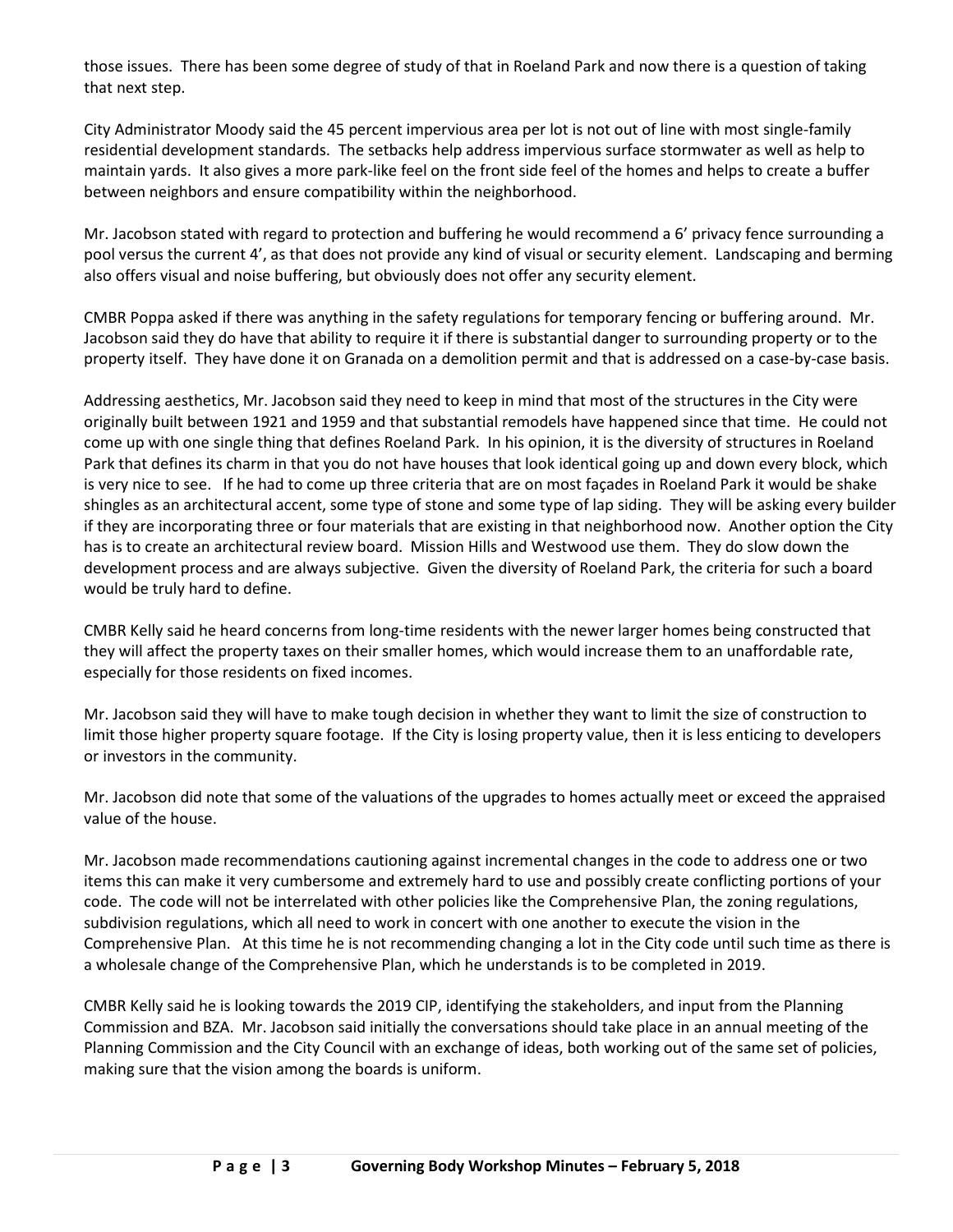CMBR Poppa thanked Mr. Jacobson for his presentation. He said he heard from all over Ward 4 and other residents in the City and hopes that this will help with the mitigation of any future issues concerning redevelopments and reinvesting in the community.

CMBR McCormack said this seems to be an opportunity to look at universal design objectives in the code. Mr. Jacobson added that when they look at the code to get to the heart of what you want to see in architectural elements and what the City wants to see in redevelopment. Theoretically, they will want zoning and subdivision regulations to reflect those specific criteria.

## **3. Leaf Pickup Program Discussion**

Public Works Director Leon reviewed the leaf pickup program and emphasized the effort it took this year to complete it.

The program ran from November 6 through December  $20<sup>th</sup>$  and the leaf machine was down 13 of those days. The leaf machine was in auto accident on November 8<sup>th</sup> after being hit by someone who ran a red light. The program was originally scheduled to be completed December 15, but was extended due to the machine being down. They were able to complete the pickups for Westwood and Westwood Hills. Each property in Roeland Park received three opportunities for pickup as has been the practice in years past.

They collected 2,849 loads which is how many times they stopped and picked up a leaf pile in front of a home. The participation in 2016 was about three less. The number of residential properties in Roeland Park is 2,850. The first two weeks of the program they did not get a lot of participation as the leaves had not fallen, then all the leaves fell coinciding with the machine being down. Public Works used alternative methods to pick up leaves, which were not as fast or efficient.

Mr. Leon expressed great appreciation to Key Equipment for the work that they did and also their quick turnaround time. They not only found the equipment to purchase, but help them along the way when they have issues. Public Works Director Leon said it was amazing that Key Equipment located their leaf pickup vehicle in Rochester New York and had it delivered the Saturday after Thanksgiving.

Mr. Leon was asked by the Governing Body to provide an actual cost of the program and it equals out to about \$30.83 per household.

Public Works Director Leon knew they were going to be needing new equipment, which sparked a larger conversation from the community to the Governing Body and staff about what are alternative approaches they have for the leaf program. City Administrator Moody tasked the Public Works Department with finding alternative approaches. Mr. Leon said Mr. Moody did a great job finding a couple alternatives as well as former-Councilwoman Sheri McNeil who also was involved in some of the research. Mr. Leon and his staff googled leaf programs of other cities and evaluate them. They then evaluated their own program, its issues, how to fix them, and different types of equipment that can be used.

Public Works Director Leon outlined the recommended changes to the leaf pickup program.

The CIP shows new Trackless and leaf attachment purchases for 2019 at a combined purchase of \$170,000.

In evaluating the current program they noted the program does have some drawbacks. Piling the leaves into the street creates several challenges. The piles can get fairly large, reduces visibility and creates a narrow driving lane. They receive complaints of people jumping in the piles and spreading the leaves everywhere. It also slows down emergency response vehicles with narrower lanes and limits public parking on streets.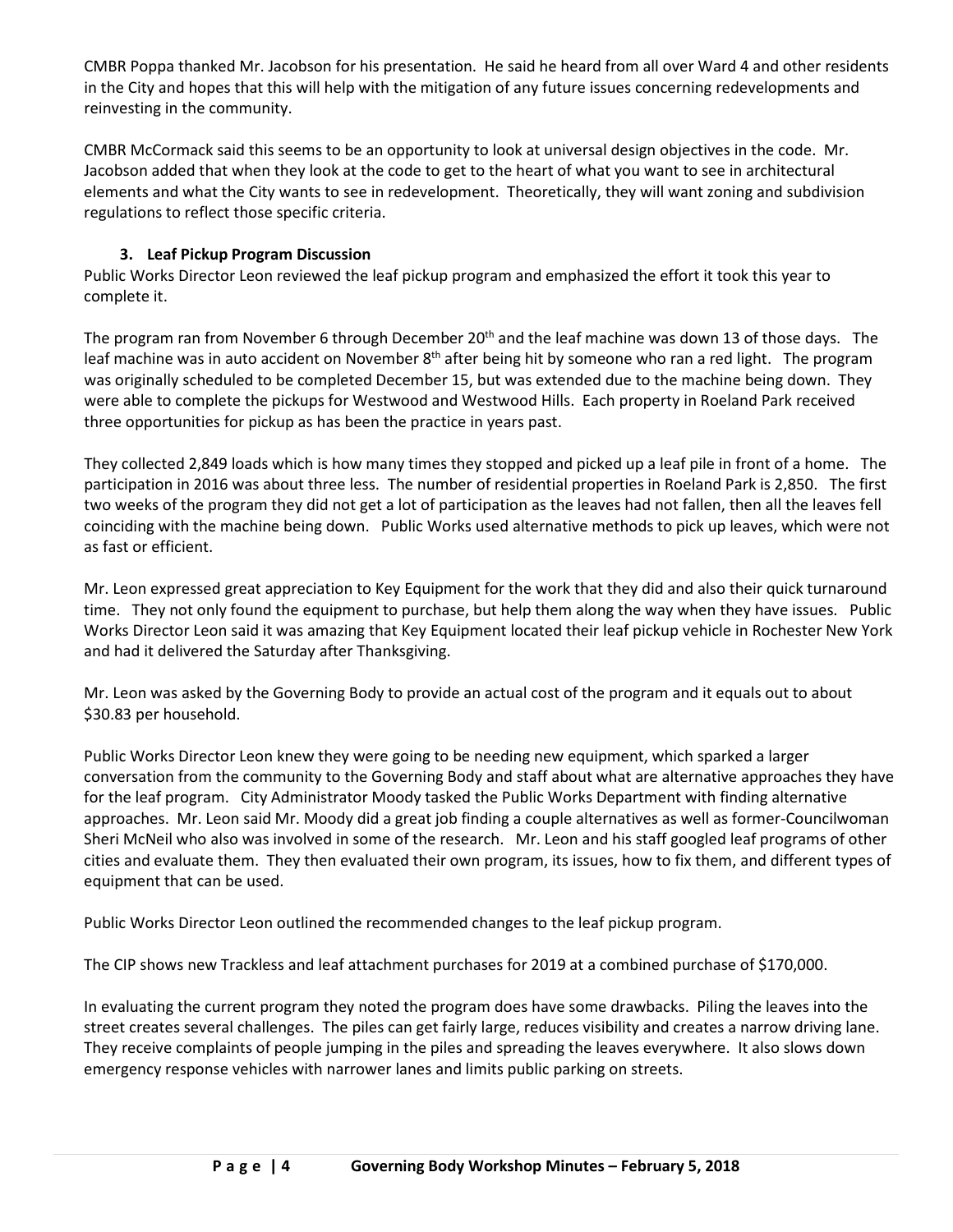With regards to water, the leaves in the street travel and block up the storm drains, which can result in street flooding and impacts the waterways. In speaking with other communities, their research has found that other than Roeland Park, residents are not requested to put their leaves into the street.

There are also some concerns regarding air quality. Mr. Leon showed pictures to the Governing Body as he was following the leaf machine. There is a lot of dust and debris thrown into the air and covers everything including cars and his employees. Also there is a hazard from the dust by creating a cloud too thick to see through which could then become a safety hazard. Leaving this debris on a resident's property and vehicle is not something they want to be known for as a city.

Mr. Leon also showed pictures of the debris found in the leaf piles that are interfering with their collection and functionality of their equipment. He said it is starting to become unbearable. He said it is hard to believe that the City's residents are doing this. As a result, fixing the machine sometimes takes hours and days repairing the damage from the debris. It creates a stressful work environment as they have a limited amount of time to complete the leaf pickup program.

City Administrator Moody added that the large rock pictured broke the auger head. The City was fortunate this year as they had bought two used leaf blower attachments and were able to get an auger from off of one those pieces. The cost of an auger new is \$10,000.

Another drawback to the current leaf program is they have to share resources and equipment at a time of year when the weather is unpredictable and can leave the City unprepared. Equipment used for leaf pickup is also used for snow removal. Public Works Director Leon said coming up with a system where they do not have share resources is ideal for their program.

One other issues they have is that it five staff members to operate the program. He said they need to find a system that does not require five of the seven people in Public Works to complete the program.

The Public Works Department has plenty of work to keep them busy. They do street maintenance, concrete maintenance, and a lot of park maintenance. They have also begun to clean out the City's ditches, which has not been done for nine years. He stressed they need to find a leaf program that does not take up almost all of the staff.

Mr. Leon presented the following four alternatives.

- Keep the program as it exits. Staff does not recommend this option.
- Skid loader with a snow blower. Staff could not find a vendor who makes an attachment for a skid steer.
- Leaf vacuum with a roll-off container. Most cities have moved away from this; still uses high staff resources and is slow.
- Single Use Automated Vacuum Truck a designated piece of equipment that requires one operator. Picks up leaves from the yard. Said a lot of benefit to this and has a projected cost is less than the City's existing program.

Mr. Leon recommended the vacuum truck that picks up leaves from the yard. He sees a lot of benefit to this and it has a projected cost that is less than the City's existing program.

CMBR Kelly asked about sidewalks being an issue with the leaf vacuum. Public Works Director Leon said the vacuum has a ten-foot reach. Most sidewalks are five feet wide and are right behind the curb and he believes this would give enough reach behind the sidewalk to get the leaves.

(Best Equipment Vacuum Truck Video Played for the Governing Body)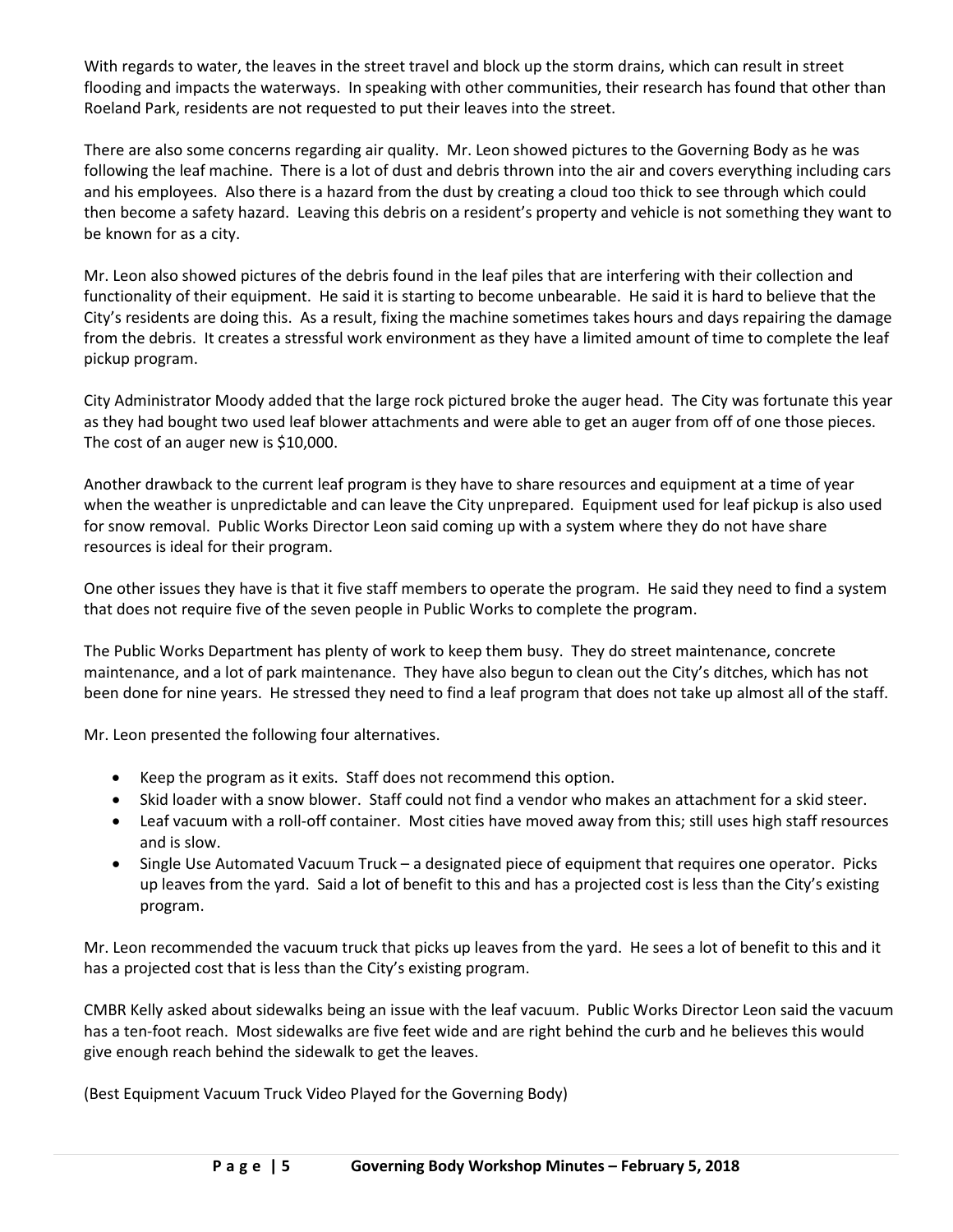Public Works Director Leon provided cost comparisons who show a lower cost by approximately \$17,000. He has put that amount into a higher miscellaneous cost to use to inform the public of the new program and to provide regular reminders to citizens.

CMBR Thompson asked about cars being parked on the street. Public Works Director Leon said they would continue to notify residents when they are coming through and that their leaves will not be picked up if they cannot access the property.

Mayor Kelly asked about the speed of the vacuum truck compared to the current program. Public Works Director Leon said the speed will be slower and will have a smaller capacity. But it also helps to eliminate debris by not picking up heavier items that slow down their current process. There are other factors that come into play such as if the leaves are wet.

City Administrator Moody stated he likes this piece of equipment as it is safer, keeps the leaves out of the street and with requiring only one operator, it allows for flex scheduling of employees starting pickup earlier, working later and potentially working on weekends. It also will be a designated piece of equipment and will not be required for snow removal. With the vacuum option, it will not burden the entire Public Works staff.

CMBR Janssen questioned the amount of time it would take to pick up the leaves. By Mr. Leon's calculations it would pick up about 32 houses a day. He added that with the new program requiring less manpower, they will be able to run the machine for longer periods and on weekends.

Public Works Director Leon said he is not recommending getting rid of the leaf program, but would recommend changing the way it is done. Staff recommendations are to develop a purpose for the program and to purchase a single user vacuum truck. Mr. Leon also recommended changing the street sweeping program following leaf pick-up to the final ten days of the program with five days for one side of the street and five days on the other for one final sweep in the fall. He also wanted to keep the six-week schedule and keep the three pickups per property. He also wants to keep staff time included as part of the fee structure. Mr. Leon also would like to see an informational pamphlet and video created to educate the residents.

Mayor Kelly thanked Mr. Leon for the wonderful job they have done this year and asked him to pass that on to the staff. He also told him he gave a wonderful presentation. If they are potentially saving \$13,000 a year over the program last year, then they should dedicate a significant portion of that towards advertising to the residents to get people to put their leaves on the lawns and not in the street.

# **4. Leaf Vacuum RFP**

Public Works Director Leon explained that he brought this item forward in February as they believe there will be a six-month turnaround time equipment delivery. They will also need to train the staff in its use so they will be ready when the program begins again November 5<sup>th</sup>. Mr. Leon said he an RFP ready for Council approval.

The Governing Body gave consensus to Public Works Director Leon to forward with the RFP process for a leaf pick-up vacuum.

### **5. 2017 & 2018 Street Maintenance Overview**

Public Works Director Leon reviewed 2017's completed projects. Last year's budget was \$325,000. They were able to do a lot of the work in-house and were able to meet their annual four miles. They also began an in-house curb repair program and replaced about 210 feet of curb. They do routine crack sealing as preventative maintenance to extend the life of the streets. The focus on streets that receive crack sealing are ones they worked on the previous year and/or streets that received a new surface in the last three to five years.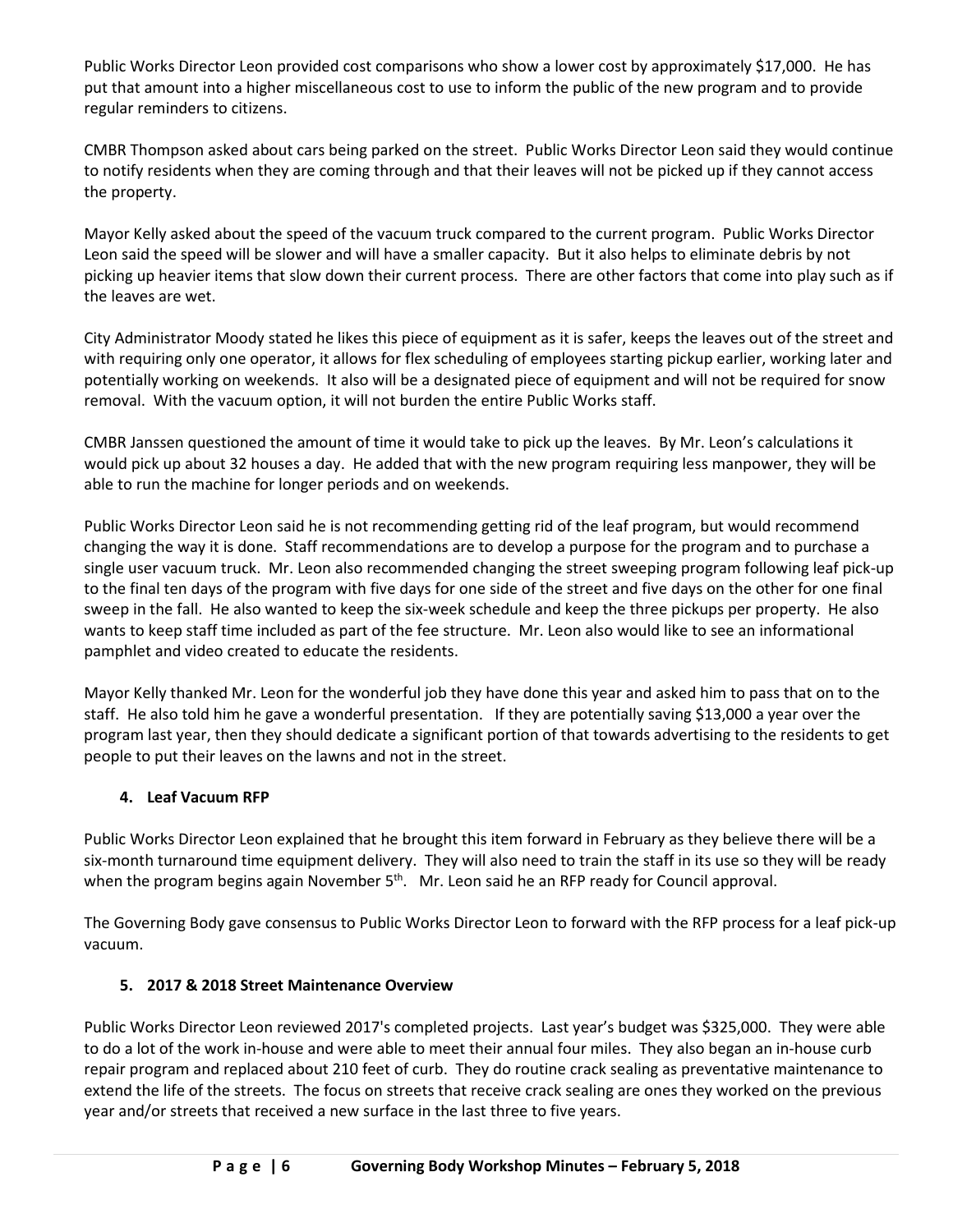Mr. Leon addressed the turnover in his department. He said with that turnover they have been able to hire very skilled and experienced Public Works employees and with that they are able to do more in their department.

The chip seal program was contracted through Harbour Construction and they were able to complete 5.3 miles, which equates to 14 percent of the street network. Mr. Leon feels this is a cost-effective strategy to continue into 2018.

Mr. Leon reviewed the UBAS road treatment that was used for the first time in 2017. The aggregate is laid down on oil much like a chip seal and it does cost a little more than chip seal, but has a life expectancy of ten years. They first tried it on Pawnee because of the turning movement which does not respond well to chip seal. Mr. Leon said he is pleased with the results.

Public Works Director Leon reviewed the 2018 program. Planned for 2018 is a \$265,000 CDBG project on Birch Street. They will also be adding bike lanes and a sidewalk to the project. 2018 surface treatments are budgeted at \$210,000. Altogether 20 percent of the street network is going receive maintenance in 2018.

Public Works Director Leon said what the City has been able to accomplish with the street work has been made possible by significant contributions as a result of the vision of the Governing Body following the responses of the citizen survey.

City Administrator Moody said they continue to make progress on the poor-fair-good street conditions. They are moving more into good from the fair condition. They do still need to address the poor condition, but doing a surface treatment is not a wise investment. These are streets that require a reconstruction and will be addressed in the next couple of years in the CIP. The 20 percent of the City's road work is a huge accomplishment and is bolstered by the Roe Lane project and the Birch Street project, both of which are receiving unique funding sources. Roe Lane is receiving TIF funds and Birch Street is receiving a CDBG grant.

Public Works Director Leon added that Roe Lane is also receiving CARS funding and they were able to get 50 percent on that project.

CMBR Poppa commented that he was excited to see the progress and the projections for 2018 as maintaining the City's roads and infrastructure was rated highly on the citizen satisfaction survey, as well as being an important priority for the Governing Body. He then asked for an update to the street ratings.

Mayor Kelly asked how the street surface treatments would be split between UBAS and chip seal. Public Works Director Leon said Buena Vista and 51<sup>st</sup> Street will receive the UBAS treatment.

Public Works Director Leon also noted that the 2018 surface treatment is going out for RFP this week along with the Roe Lane project. The hope is to bring a recommendation of several contractors to the Governing Body in March.

CMBR Fast recommended CMBR Poppa and CMBR Hill, as Public Works liaisons, to do a ride-along with Mr. Leon and his staff to see their operations and learn about all the different things they do.

### **6. Purchase Public Works Big Wheel Loader**

Donnie Shcharff, Public Works Superintendent, made a presentation on the purchase of big Wheeler. The one the Public Works Department currently is a 1994. It is used primarily for storm debris pickup, some asphalt operations, the leaf program as well as snow and ice control. The current loader is getting erosion around the cab and the tire rims, and some important components are starting to rust. The department feels that it is pretty much at the end of its useful life, so they have put together an RFP. They are recommending the purchase of a 2018 Caterpillar 918M Wheel Loader from Foley Equipment at a cost not to exceed \$116,441.00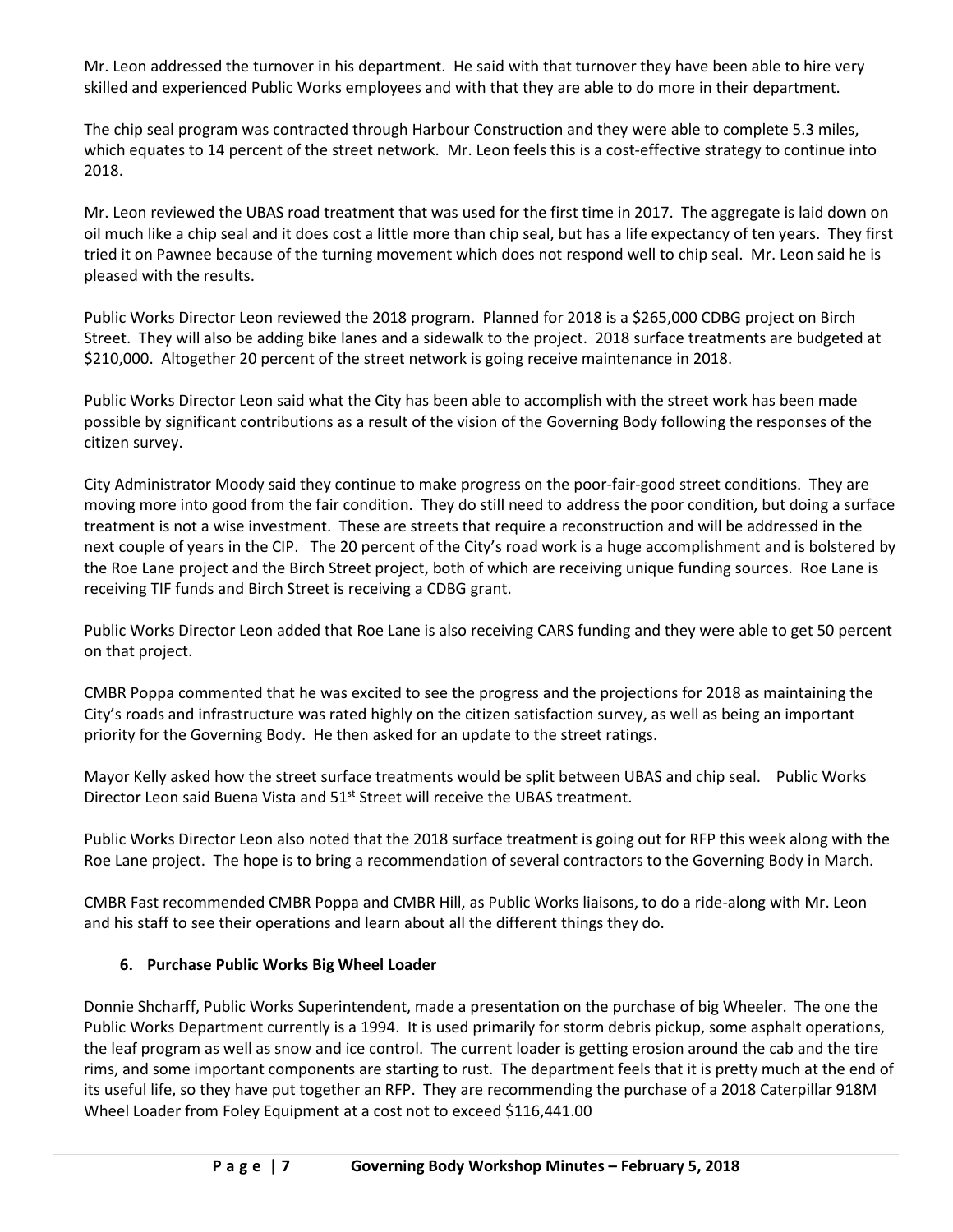City Administrator Moody added that the cost of buying a used one is \$5,000 and the cost of ownership for a new one is \$4,800. He added it is a better deal to buy a new than to buy a used one and is more cost-effective especially in terms maintenance costs. They would also ask with the motion to approve that the purchase to allocate the additional \$6,441 that has been budgeted, plus the resources estimated from the sale of the '94 loader to go towards the purchase of the new piece of equipment.

There was consensus to add this to the Consent Agenda.

## **7. Discussion Concerning the Electric Vehicle Charging Station**

*This item was moved to a future Workshop Agenda.* 

## **8. Ordinance 957 - Mobilitie Franchise Agreement**

Pete Akers from Mobilitie was present to answer any questions the Governing Body may have following their last meeting when this item was presented.

CMBR Fast said the concern was a company coming in, installing their boxes, then leaving and the City is left with all the boxes. Mr. Akers said Mobilitie's ideal solution is to have nothing on the ground. At this time Mobilitie is only requesting one pole at this time located on Sycamore and Birch. The existing pole infrastructure is already there, but they do a structural analysis on any site they put their equipment on.

Mr. Akers clarified that the franchise agreement gives them the right to approach the City on a site by site basis, but does not grant them any right to go out and start doing construction. These boxes to fill in spaces where there are gaps in coverage and piggy-back off existing cell towers. This is part of a nationwide project for Sprint and they are building tens of thousands for them, but the product is to the benefit of the customer. Mobilitie is the largest privately held network infrastructure provider in the country.

There was consensus to forward both the franchise agreement and the pole attachment agreement to the Consent Agenda.

### **9. Mobilitie Pole Attachment Agreement**

This item was discussed in conjunction with Item 8 and will be forwarded for approval on the Consent Agenda.

### **10. Voting During Workshops**

*This item was moved to a future Workshop Agenda.* 

# **11. 2019 Residential Street Reconstruction - Design Task Order**

*This item was moved to a future Workshop Agenda.* 

# **12. Reappointment to Community Foundation and Appointment to Sustainability Committee**

There was consensus to move to this to the Consent Agenda to include the reappointment of Ardie Dais to the Community Foundation and Carol Fields to the Sustainability Committee.

# **13. Review RFQ for Aquatic Center Analysis**

City Administrator Moody said he had sent out the RFQ for the Aquatics Center assessment and only received feedback from one councilmember. He expects the three Councilmembers on the Aquatics Center committee will